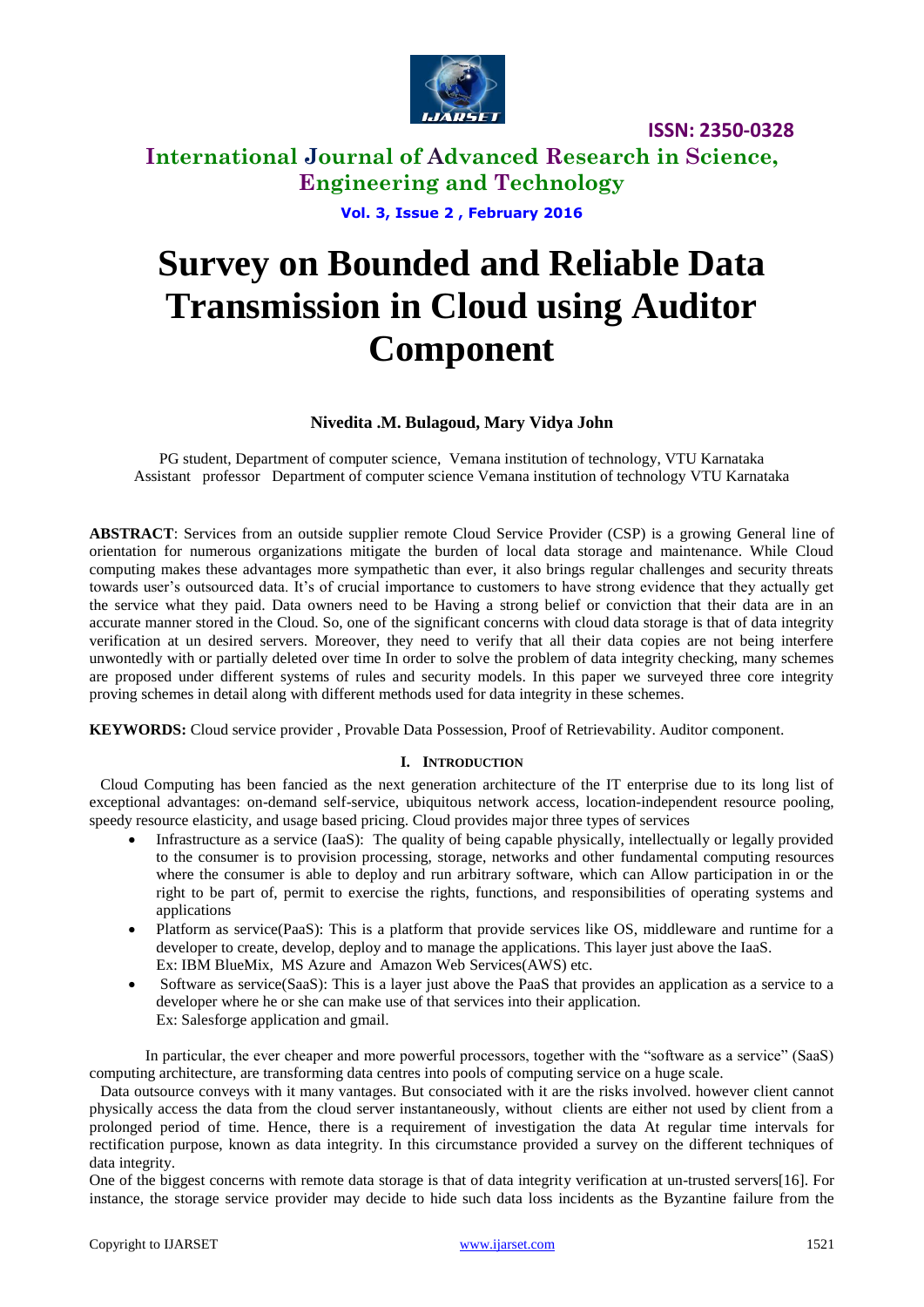

## **International Journal of Advanced Research in Science, Engineering and Technology**

#### **Vol. 3, Issue 2 , February 2016**

clients to maintain a reputation. What is more serious is that for saving money and storage space the service provider might deliberately discard rarely accessed data files which belong to an ordinary client. Considering the large size of the outsourced electronic data and the client's constrained resource capability, the core of the problem can be generalized as how can the client find an efficient way to perform periodical integrity verification without the local copy of data files.

In order to overcome above problem, many schemes have been proposed under different system and security models these are The basic schemes for data integrity in cloud are Provable Data Possession (PDP) [1]. Second one is Proof of Retrievability (PoR).One more is Bounded and Reliable Rata Transmission in Cloud Using Auditor Component [17]. These three schemes are the most participating area of research in the cloud data integrity field, deduplication of data and as well as dynamic integrity.

#### **II. RELATED WORK**

Verifying the Data Integrity is a ambitious process as it involves optimization of several metrics. There should not be any performance degradation and there should not be any loss of Usability. Several Researches have been carried out in this Area especially to optimize the Verification Process and also improve Security.

In a model is proposed called as Provable data possession which is a publicly verifiable mechanism which allows not only the Owner but anyone to Challenge the Server as it is Challenge-Response Algorithm and it utilises the similar Properties. There has been many improvisation provided based on this Mechanism and to support the evolving Multi-Cloud Environment[2]. But it provide a communication cost of order O(1).In a model is proposed called as Proofs of Retrievability which depends on pre-processing the Data by the client before sending the Data or Uploading it. Some Issues with Updating were overcome in Compact

version but it can only optimise to Communication Cost O(t) .

In a model is proposed called as Bounded and reliable data transmission in cloud using auditor component which uses Data Fragment Technique and Similarity of form Verifiable Tags to reduce Communication Cost as well as to improve Performance.

The following section gives the detailed explanation on Data Integrity Verification Schemes. The Mechanisms that are included are Provable data possession in Cloud and some of its Variants, Proofs of Retrievability and bounded and reliable data transmission in cloud using auditor component.

#### **III.DATA INTEGRITY VERIFICATION SCHEMES**

This Paper does not intend any new Schemes or any structure and organization of a computer's hardware or system software. It just surveys on Existing Schemes on Data Integrity in Cloud Environment. This Section provides the working of Several Integrity Verification Schemes proposed based on Researches carried out.

- The Major three approaches of data Integrity that are included in this study are
- 1. Provable data possession (PDP).
- 2. Proofs of Retrievability (POR).
- 3. Bounded and reliable data transmission in cloud using auditor component.

#### **A. PROVABLE DATA PROSSESSION(PDP):**

To restore security assurances gnawed by cloud environments; researchers have intended two basic approaches to client verification of file accessibility and integrity. PDP scheme checks that a Separate cloud server retains a file, which consists of a collection of n blocks. The data owner processes the data file to render some metadata to store it locally. The cryptographic community has intended tools called proofs of retrievability (PORs) and proofs of data possession (PDPs).The file is then sent to the server, and the owner delete the local copy of the file. The owner affirms the possession of file in a challenge response protocol[1].

#### **Sampling PDP and Efficient PDP:**

These PDP Schemes are based on Homomorphic Verifiable Tags (HVT) and Homomorphic Linear Authenticators (HLA) [4]. Sampling PDP and Efficient PDP Schemes carries out Verification based on the KEA1 assumption (Knowledge of Exponent Assumption) where if an un trusted Server stores the data transferred by a Client, Error is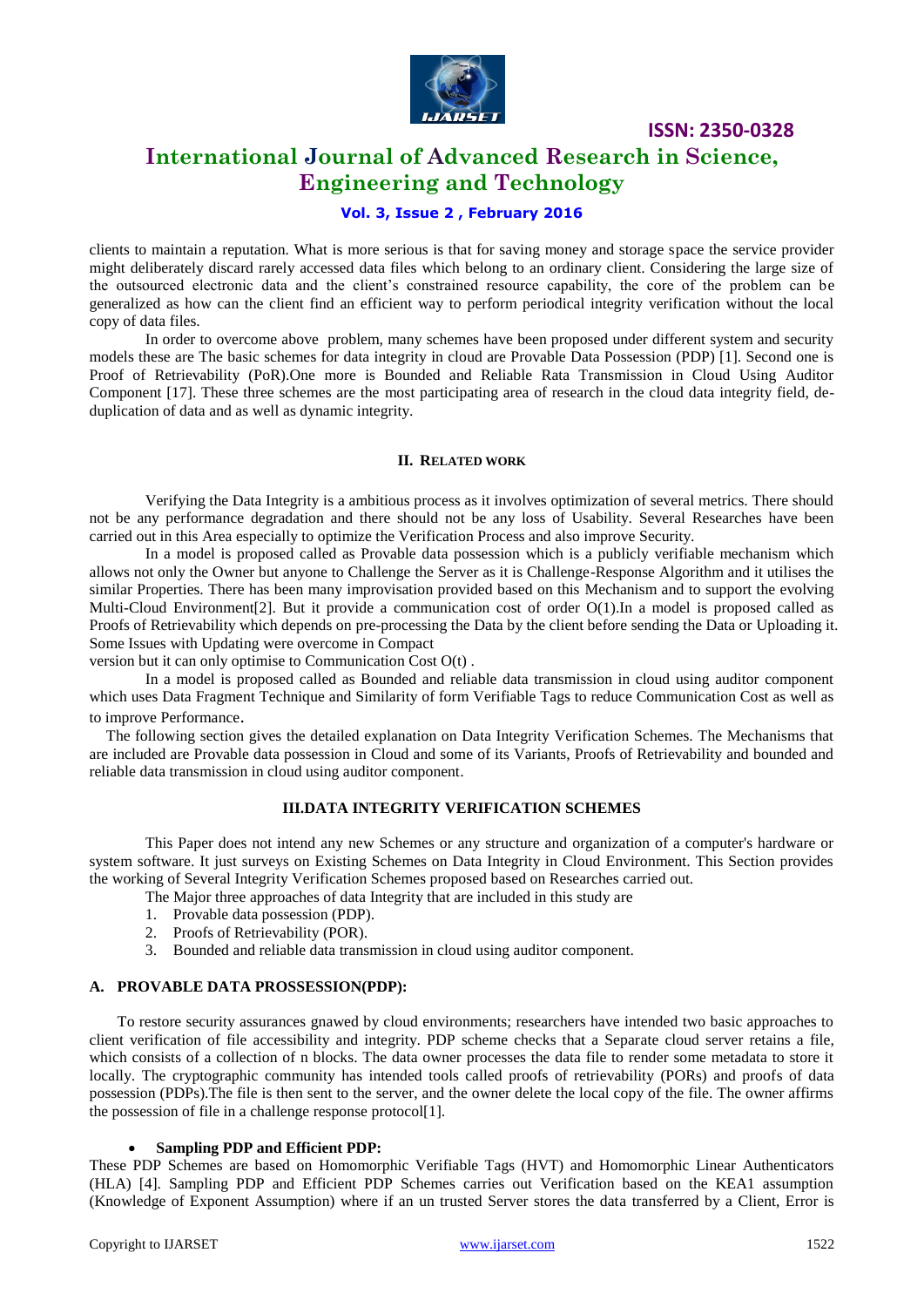

## **International Journal of Advanced Research in Science, Engineering and Technology**

#### **Vol. 3, Issue 2 , February 2016**

reported while Audition of data takes place. Data Possession is guaranteed only as a whole block which obtains more Cost. In this Method Tags are allocated to File Blocks as the Files are stored in blocks in Storage Server. The Cumulative Sum of all the Blocks is used as to verify the Integrity of the Data lay aside for future use.

#### **Scalable PDP:**

Scalable PDP Scheme is based on the cryptographic Technique which uses symmetric key[5]. Verification Scheme is done based on the challenge issued by server for random blocks of Data and the Server in turn should carry out the check just on the specified data blocks only hence minimizing time and cost for large Data Blocks The Data Owner Pre-Computes several tokens for a set of blocks of data before handling the Data over to the Server.

#### **Dynamic PDP:**

Dynamic PDP Scheme is used to address the problem when a user tries to update a data block like modification of Data or any other operations carried out on the Data [6]. When the User inserts some difference in data then the previous approach causes some incommodiousness or inconvenience. Dynamic PDP uses Authenticated Dictionary and also utilizes a slight Variant where rank information is used for organizing the entries which is essential for authenticated transactions Another Extension of Dynamic PDP known as DPDP-II uses RSA tree for authentication hence increased chance of Detection of inconvenience but there is more time consumption for update Operation.

#### **Distributed and Replicated PDP:**

Distributed and Replicated PDP Scheme is used to attain data replication over more than one server and the spatial or geographic property of being scattered about over a range hence its said to be distribution. This is achieved by means of using one of the Cloud Service Providers as Organizer which co-ordinates the communication between servers. Hence it supports multi-cloud storage[8] The Organizer performs only load balancing and no group or disk operations which can prove to be expensive. Hence it is feasible to use such an option .Also Replication of Organizer is made possible and essential to avoid failures due to excess Loads. This PDP does not allow Servers to communicate with each other in the absence of an Organizer.

The Computation done by Organizer is larger when compared to Server hence it might create some extra Cost when verification is done in a Multi-Cloud Environment.

#### **Basic Multi Copy PDP:**

Basic Multi Copy PDP Scheme has a different Concept of making copies of the Data and generating Different Keys for each copy of Data and the generated keys are kept as secret from the cloud Service Provider [7]. Hence it disables the possibility of any counterfeit or forgery that a cloud Service Provider can cause. In This Scheme the Client can verify the possibility of any Integrity Act in disregard of laws, rules, contracts, or promises by challenging each copy of the Data that was created using any existing PDP Schemes .Hence it can be used as an extension for any PDP Scheme

#### **Pairing based Provable Multi Copy Data Possession (PB-PMDP):**

Pairing based Provable Multi Copy Data Possession PDP Scheme uses Verification method that can be any one not only the Data Owner. Users can access the copies anytime, anywhere without any constraint [10]. But the Copies that are created should be made different from each other .It uses the diffusion property of the PDP Schemes in order to implement the above, thus disabling the Cloud Service Provider of Cheating the Data Owner which might end up showing that it stored multiple copies when only one copy exists.

#### **B. PROOFS OF RETRIEVABILITY (POR) SCHEME:**

A Proof of retrievability is similar scheme to that of Provable Data Possession. It provides the proof that a file is Intact and not modified by any attack [11].This helps more in defining the existence of data than that of Integrity (i.e.) Helps more in Checking the full everything that exists anywhere of Data .Hence it is gives the proof of Existence. They consume less bandwidth than the file itself and hence can be used in remote environment.

The main feature that occurs in this Scheme is that they can correct any Data corruptness's that is found by using Error Correction codes

#### **Compact Proofs of Retrievability:**

Compact Proofs of Retrievability uses Homomorphic Property to reduce the size of appraiser value and hence reduces the computational cost. This Scheme makes use of blocks called as Sentinel Blocks which are randomly inserted to detect data corruption in the Data that was uploaded by Client. After that the Data Error codes can be used to recover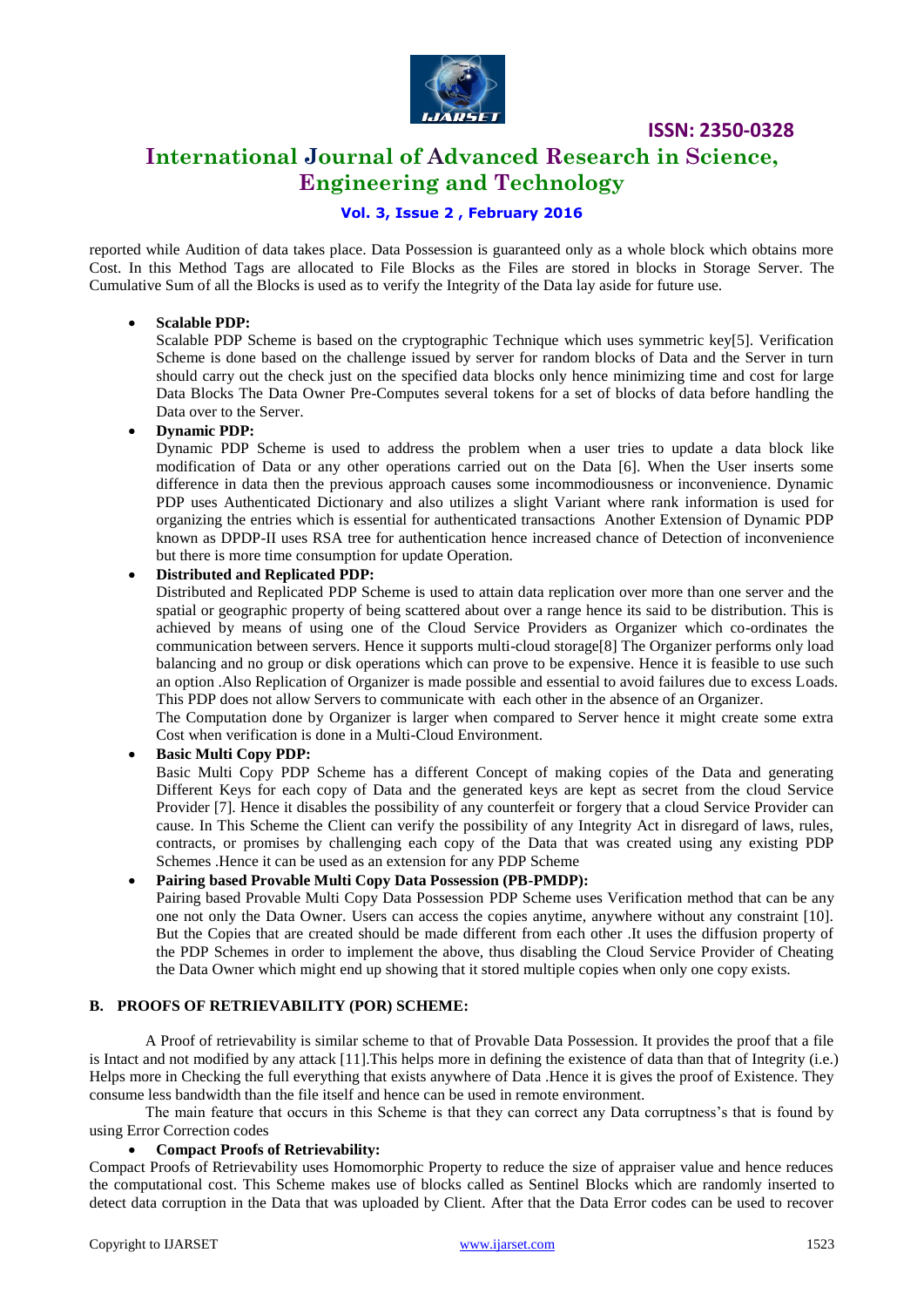

# **International Journal of Advanced Research in Science, Engineering and Technology**

**ISSN: 2350-0328**

#### **Vol. 3, Issue 2 , February 2016**

the data from corruption. Encrypted File Verification is being carried out in this Scheme and queries are limited to certain phase.

- Two Types of CPOR are
- Compact Proofs of Retrievability-I
- Compact Proofs of Retrievability-II
- The Difference that differentiates the two schemes is that the construction to support Verification option, the former offers Public Verifiability where anyone not only the data owner can verify the integrity of the Uploaded Data and the latter provides private Verifiability which grants verifiability option only to the Data Owner.

#### **C. BOUNDED AND RELIABLE DATA TRANSMISSION IN CLOUD USING AUDITOR COMPONENT:**

The existing scheme can simultaneously provide provable security in the intensified in value of security model and enjoy desirable efficiency, that is, no scheme can resist reset attacks while supporting efficient public verifiability and dynamic data operations simultaneously bounded and reliable data transmission in cloud using auditor component [17] model is the first to support dynamic update operations and security against reset attack in a verification scheme. The robustness against reset attack ensures that a malicious storage server can never gain any advantage of passing the verification of an incorrectly stored file by resetting the client (or the audit server) in the upload phase. In this will see that most of existing Bounded and reliable data transmission in cloud using auditor component schemes cannot ensure this strong security for cloud storage.

In this system an efficient verification scheme for ensuring remote data integrity in cloud storage. The proposed scheme is proved secure against reset attacks in the strengthened security model while supporting efficient public verifiability and dynamic data operations simultaneously proposed a dynamic version of the prior PDP scheme. The system imposes a priori bound on the number of queries and do not support fully dynamic data operations. In [15], Wang et al. considered dynamic data storage in distributed scenario, and the proposed challenge-response protocol can both determine the data correctness and locate possible errors. Similar to [12], they only considered partial support for dynamic data operation. In [14], they also considered how to save storage space by introducing deduplication in cloud storage. Recently, Zhu et al. [13] introduced the provable data possession problem in a cooperative cloud service providers and designed a new remote integrity checking system. In this scheme following are the model different models.

- **Client module:** an entity that has large data files to be stored in the cloud and trusts on the cloud for data upkeeps and computation, can be either individual consumers or organizations.
- **Cloud Storage Server (CSS) module:** an entity, which is managed by Cloud Service Provider (CSP), has significant storage space and computation resource to maintain client's data. The CSS is required to provide integrity proof to the clients or cloud audit server during the integrity checking phase.
- **Auditor component :** a TPA, which has expertise and capabilities that clients do not have, is trusted to assess and expose risk of cloud storage services on behalf of the clients upon request. In this system, the cloud audit server also generates all the tags of the files for the users before uploading to the cloud storage server.
- The basic goal of bounded and reliable data transmission in cloud using auditor component model is to achieve proof of retrievability. Informally, this property ensures that if an adversary can generate valid integrity proofs of any file F for a non-negligible fraction of challenges in this can construct a PPT machine to extract F with overwhelming probability.
- It is formally defined by the following game betien a challenger C and an adversary A, where C plays the role of the audit server (the client) and A plays the role of the storage server:
- **Setup Phase**: The challenger C runs the Setup algorithm to generate its key pair (pk, sk), and forwards pk to the adversary A.

**Upload Phase:** C initiates an empty table called Rlist. A can adaptively query an upload oracle with reset capability as follows: – Upload: When a query on a file F and a state index i comes, C checks if there is an entry  $(i, ri)$  in the R-list. If the ansir is yes, C overwrites ri onto its random tape; otherwise, C inserts (i, ri) into R-list where ri is the content on its random tape. Then C runs (F<sup>\*</sup>, t) ← Upload (sk, F; ri), and returns the stored file F<sup>\*</sup> and the file tag t. Here Upload( $\cdot$ ; ri) denotes an execution of the upload algorithm using randomness ri.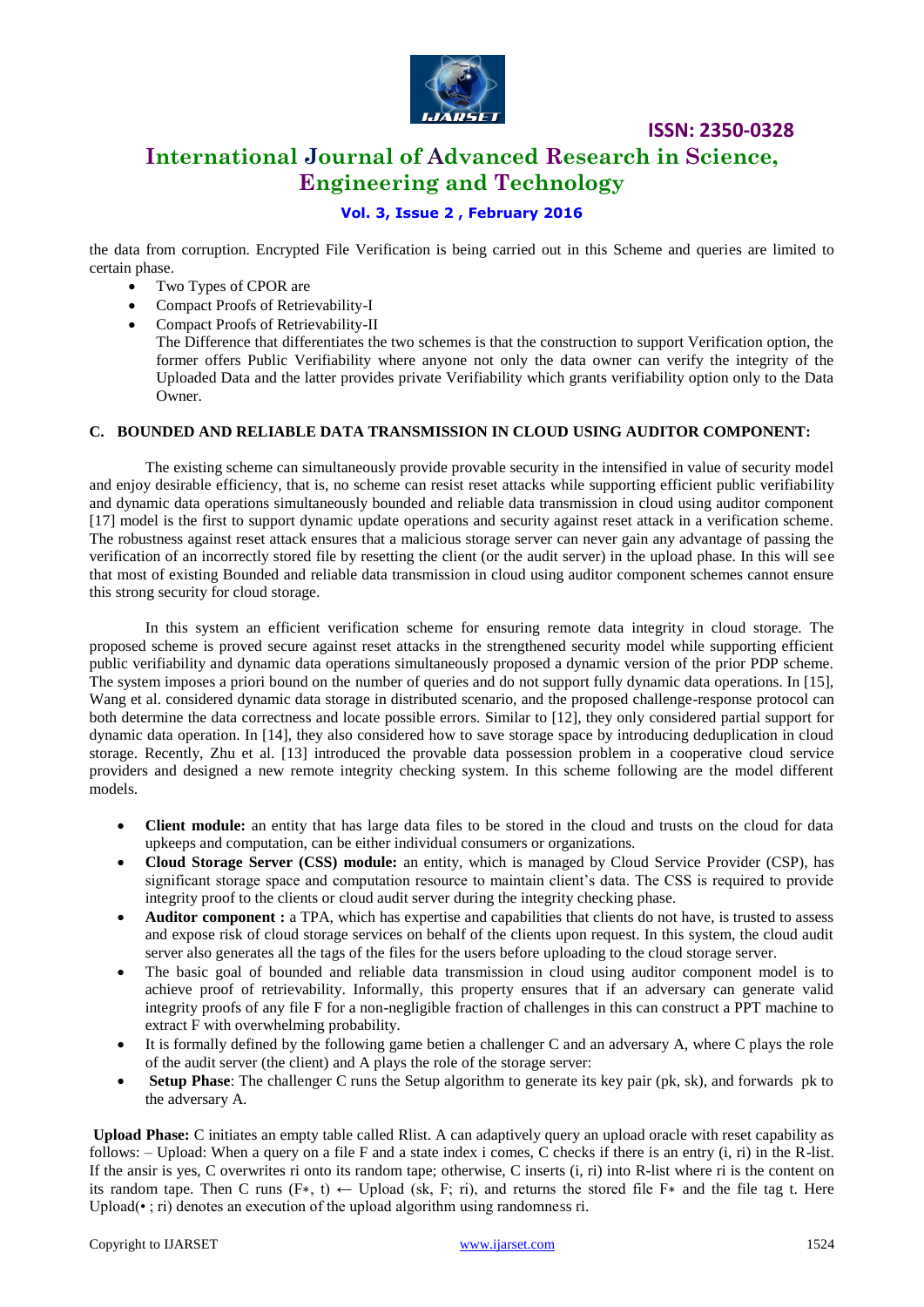

## **International Journal of Advanced Research in Science, Engineering and Technology**

#### **Vol. 3, Issue 2 , February 2016**

 **Challenge Phase:** A can adaptively make the following two kinds of oracle queries: – Integrity Verify: When a query on a file tag t comes, C runs the integrity verification protocol Integrity Verify ${A C(pk, t)}$  with A. – Update: When a query on a file tag ˆt and a data operation request "update" comes, C runs the update protocol Update ${A C(sk, \hat{t}, \text{update})}$  with A.

#### **V. CONCLUSION**

Cloud computing has emerged as a technology that has defined the way of computing and the types of services offered across the internet. There are several major concerns that occur in cloud Environment especially Data Integrity, This Paper carried a study on various data integrity Techniques in Cloud Environment, and it also introduced dynamic integrity in bounded and reliable data transmission of cloud using auditor component. This auditor component provides data integrity dynamically, reset attack and trust worthy services. Also Several Variants of these Techniques have been studied Hence this Paper Surveyed existing Techniques to initiate Future Research in this Area of Data Integrity to enhance Cloud Security.

#### **REFERENCES**

- 1. G. Ateniese, R. C. Burns, R. Curtmola, J. Herring, L. Kissner,Z. N. J. Peterson, and D. X. Song, "Provable data possession at untrusted stores," in ACM Conference on Computer and Communications Security, P. Ning, S. D. C. di Vimercati, and P. F.Syverson, Eds. ACM, 2007, pp. 598–609.
- 2. A. Juels and B. S. K. Jr., "Pors: proofs of retrievability for large files," in ACMConference on Computer and Communications Security, P. Ning, S. D. C. di Vimercati, and P. F. Syverson, Eds.ACM, 2007, pp. 584–597.
- 3. Kan Yang and Xiaohua Jia.,"TSAS: Third-Party Storage Auditing Service" in Security for Cloud Storage Systems,SpringerBriefs in Computer Science 2014, pp 7-37
- 4. G. Ateniese, R. Burns, R. Curtmola, J.Herring, L. Kissner, Z. Peterson, and D.Song, "Provable data possession at untrusted stores," in CCS '07: Proceedings of the 14th ACM Conference on Computer and Communications Security, New York, NY,USA, 2007, pp. 598–609.
- 5. G. Ateniese, R. Di Pietro, L. V. Mancini, and G. Tsudik, "Scalable and efficient provable data possession,"in Secure Comm '08: Proceedings of the 4th International Conference on Security and Privacy in Communication Netowrks, New York, NY, USA, 2008, pp. 110.
- 6. Q. Wang, C. Wang, J. Li, K. Ren, and W.Lou, "Enabling public verifiability and data dynamics for storage security in cloud computing," in ESORICS'09: Proceedings of the 14th European Conference on
- Research in Computer Security, Berlin, Heidelberg, 2009, pp. 355–370.
- 7. Ayad F.Barsoum and M.Anwar Hasan Provable Possession and Replication of Data over Cloud Servers.
- 8. Mohammad Etemad and Alptekin Koc University, Istanbul, Turkey. Transparent, Distributed, and Replicated Dynamic Provable Data Possession".
- 9. Zhu,Y.,Hu, H.,Ahn, G.,Yu, M.: Cooperative provable data possession for integrity verification in multi-cloud storage. IEEE Trans. Parallel Distrib. Syst. 23(12) 2231–2244 (2012).
- 10. Ayad F. Barsoum, M. Anwar Hasan. "Integrity Verification of Multiple Data Copies over Untrusted Cloud Servers".
- 11. A. Juels and B. S. K. Jr., "Pors: proofs of retrievability for large files," in ACMConference on Computer and Communications Security, P. Ning, S. D. C. di Vimercati, and P. F. Syverson, Eds.ACM, 2007, pp. 584– 597. G. Ateniese, R. Burns, R. Curtmola, J. Herring, L. Kissner, Z. Peterson, and D. Song, "Provable data possession at untrusted stores," in *CCS '07: Proceedings of the 14th ACM conference on Computer and communications security*. New York, NY, USA: ACM, 2007, pp. 598–609.
- 12. A. Juels and B. S. K. Jr., "Pors: proofs of retrievability for large files," in *CCS '07: Proceedings of the 14th ACM conference on Computer and communications security*. New York, NY, USA: ACM, 2007, pp. 584–597.
- 13. Y. Zhu, H. Hu, G.-J. Ahn, and M. Yu, "Cooperative provable data possession for integrity verification in multicloud storage," *IEEE Trans. Parallel Distrib. Syst.*, vol. 23, no. 12, pp. 2231–2244, 2012.
- 14. H. Xiong, X. Zhang, D. Yao, X. Wu, and Y. Wen, "Towards endto- end secure content storage and delivery with public cloud," in *CODASPY*, 2012, pp. 257–266.
- 15. Q. Zheng and S. Xu, "Secure and efficient proof of storage with deduplication," in *CODASPY*, 2012, pp. 1–12.
- 16. C. Wang, Q. Wang, and K. Ren, "Ensuring data storage security in cloud computing," in *Proceedings of IWQoS 2009*, Charleston, South Carolina, USA, 2009.
- 17. J. Li, X. Tan, X. Chen, D. Wong, and F. Xhafa, OPoR: Enabling proof of retrievability in cloud computing with resource-constrained devices," ac- cepted and to be publish in IEEE Transactions on Cloud Computing, Oct. 2015.

#### **AUTHOR'S BIOGRAPHY**

**NIVEDITA M BULAGOUD,** received the B.E degree in COMPUTER SCIENCE and pursuing M.Tech degrees in computer science from vemana Institute of Technology in 2014 - 2016, respectively. Under the guidance **MARY VIDYA JOHN** am doing my research work "Bounded and reliable data transmission in cloud using auditor component"